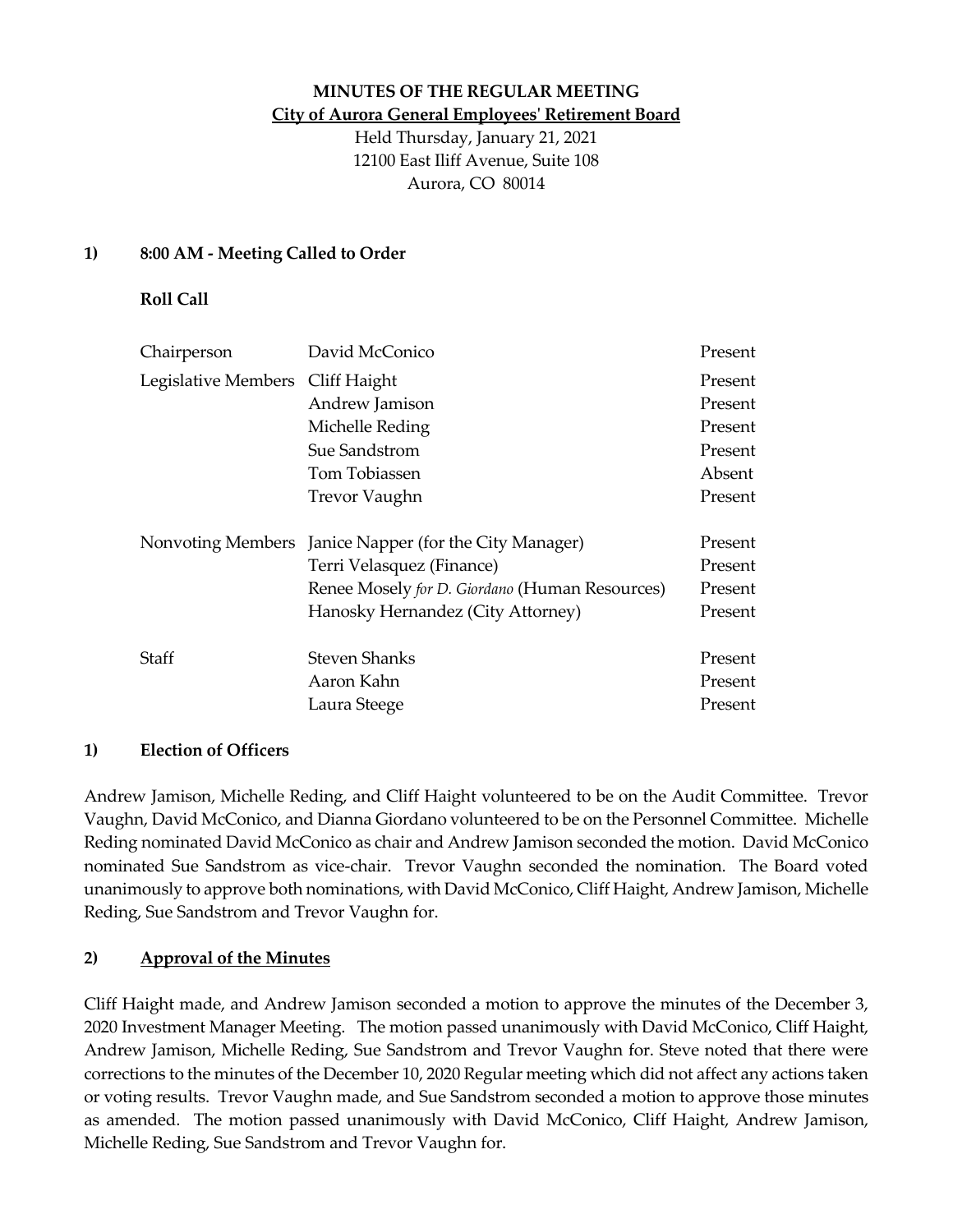**Minutes of the Regular Meeting Held Thursday, January 21, 2021 Page 2**

#### **3) Treasurer's Report**

Steve Shanks reviewed financial statements and investment performance for November. On January 14, 2021, the fund was valued at approximately \$577.0 million.

# **4) Review of Lump Sum Distributions for December**

Seventeen participants took lump sum distributions totaling \$137,204.19

## **5) Approval of Retirement Benefits**

Aaron Kahn presented the retirement calculations. Trevor Vaughn made, and Cliff Haight seconded, a motion to approve retirement benefits for **Cindy Ackman, Timothy J. Bagley, William T. Bofenkamp, Pamela K. Chesemore, Robert M. FitzGerald, David J. Galindo, Marsha L. Hayes, Steven R. Heft, Eldon J. Hohn, Vinessa L. Irvin, Diane M. Kuzma, Richard S. LaCoste, Charles A. Mirabile, Laura L. Nicodemus, Thomas L. Nosewicz, Carol O'Shea, Rhonda Ritter, Thomas C. Simpson, Elena M. Uribe, Georgina Watson,** and **Wade Williams.** The motion passed unanimously with David McConico, Cliff Haight, Andrew Jamison, Michelle Reding, Sue Sandstrom and Trevor Vaughn for. Aaron Kahn noted that there were corrections to two previously approved retirees due to the two COVID-19 furlough days in 2020, and that monthly pension amounts had to be adjusted for **Charles Buckman** and **Mark Geyer.** There was a short discussion about the adjustments, and Aaron confirmed that he would call both participants, and the Plan would recover the overpayments.Michelle Reding made, and Sue Sandstrom seconded, a motion to approve the corrected retirement benefits for Charles Buckman and Mark Geyer. The motion passed unanimously with David McConico, Cliff Haight, Andrew Jamison, Michelle Reding, Sue Sandstrom and Trevor Vaughn for.

#### **Public Comments**

There were no public comments.

#### **6) Old Business**

There was no old business.

#### **7) New Business**

# **A) Bull & Bear Predictions for 2020**

Michelle Reding won the 2020 Bull & Bear Award with her prediction that the S&P 500 index would have a return of 13.44%. The actual S&P 500 total return was 18.4%. Aaron Kahn asked that everyone submit their predictions for 2021 by email to him.